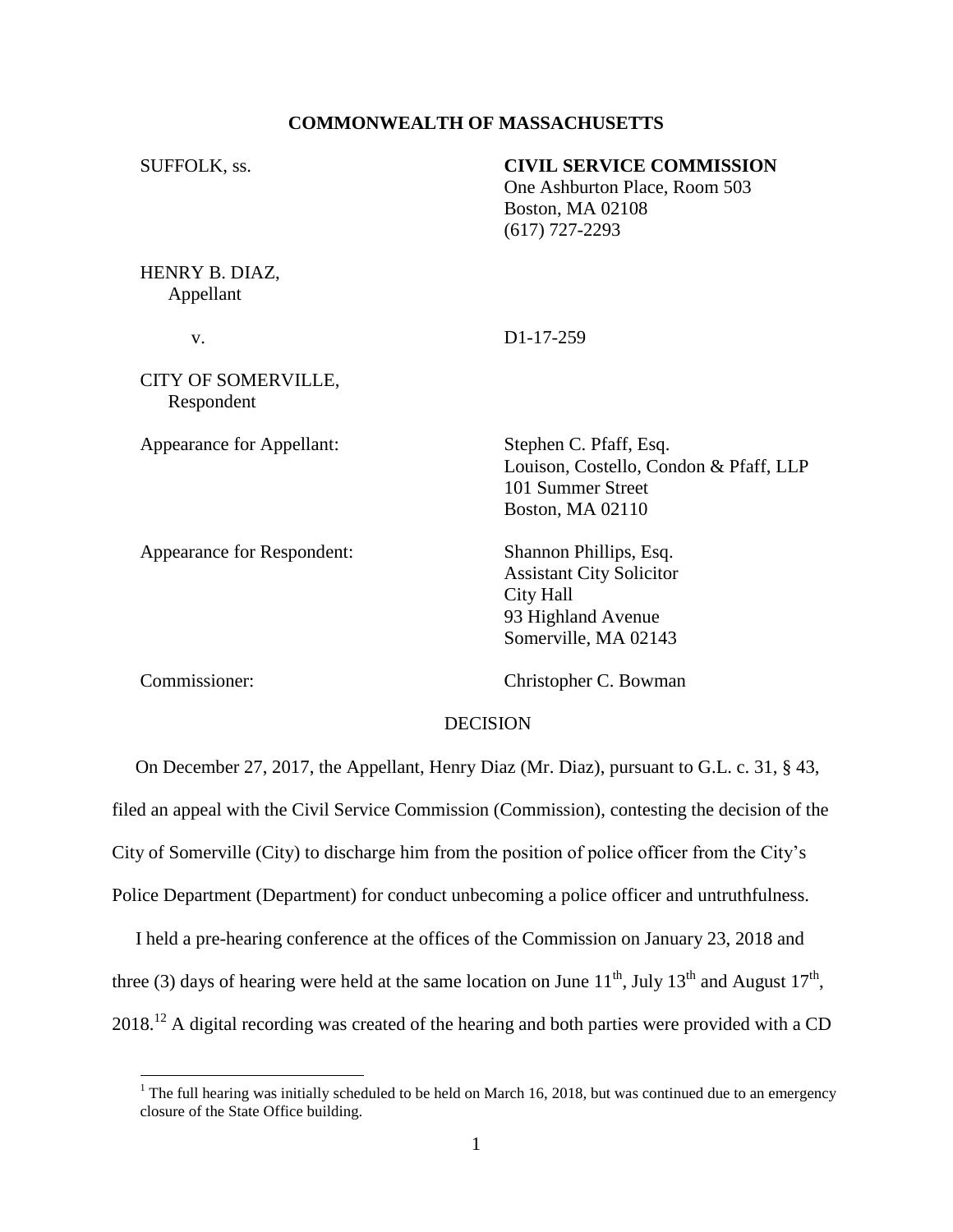of the proceeding.<sup>3</sup> Following the close of the hearing, proposed decisions were submitted by

both parties on October 5, 2018.

## **FINDINGS OF FACT**

Based upon the documents admitted into evidence (Exhibits 1-17  $\&$  A-M) and the testimony

of:

# *Called by the City:*

- Lt. Timothy Mitsakis, Somerville Police Department;
- Police Chief David Fallon, Somerville Police Department;
- AA, Civilian witness:
- **Lt. Michael Kenneally, Somerville Police Department;**

# *Called by Mr. Diaz:*

 $\overline{a}$ 

- KT, Civilian Witness;
- **Example 3** Captain Dan Cotter, Somerville Police Department;
- Deputy Chief Stephen Carrabino, Somerville Police Department;
- Henry Diaz, Appellant.

I make the following findings of fact:

1. Mr. Diaz is a resident of Somerville, MA. He has lived in Somerville, MA since moving to

the United States from the Dominican Republic in 1986 when he was seven or eight years

old. He graduated from Somerville High School and received a Bachelor's degree from

Curry College in criminal justice. (Testimony of Appellant)

2. Mr. Diaz served in the United States Army for eight (8) years with three (3) years of active

duty from 2003-2006. He was deployed and served in Iraq in combat in 2004/2005. He was

honorably discharged from active duty at which time he served for two (2) years in the U.S.

<sup>2</sup>The Standard Adjudicatory Rules of Practice and Procedure, 801 CMR §§ 1.00, *et seq.*, apply to adjudications before the Commission with G.L. c. 31, or any Commission rules, taking precedence.

 $3$  If there is a judicial appeal of this decision, the plaintiff in the judicial appeal would be obligated to supply the court with a transcript of this hearing to the extent that he/she wishes to challenge the decision as unsupported by the substantial evidence, arbitrary and capricious, or an abuse of discretion. If such an appeal is filed, these CDs should be used to transcribe the hearing.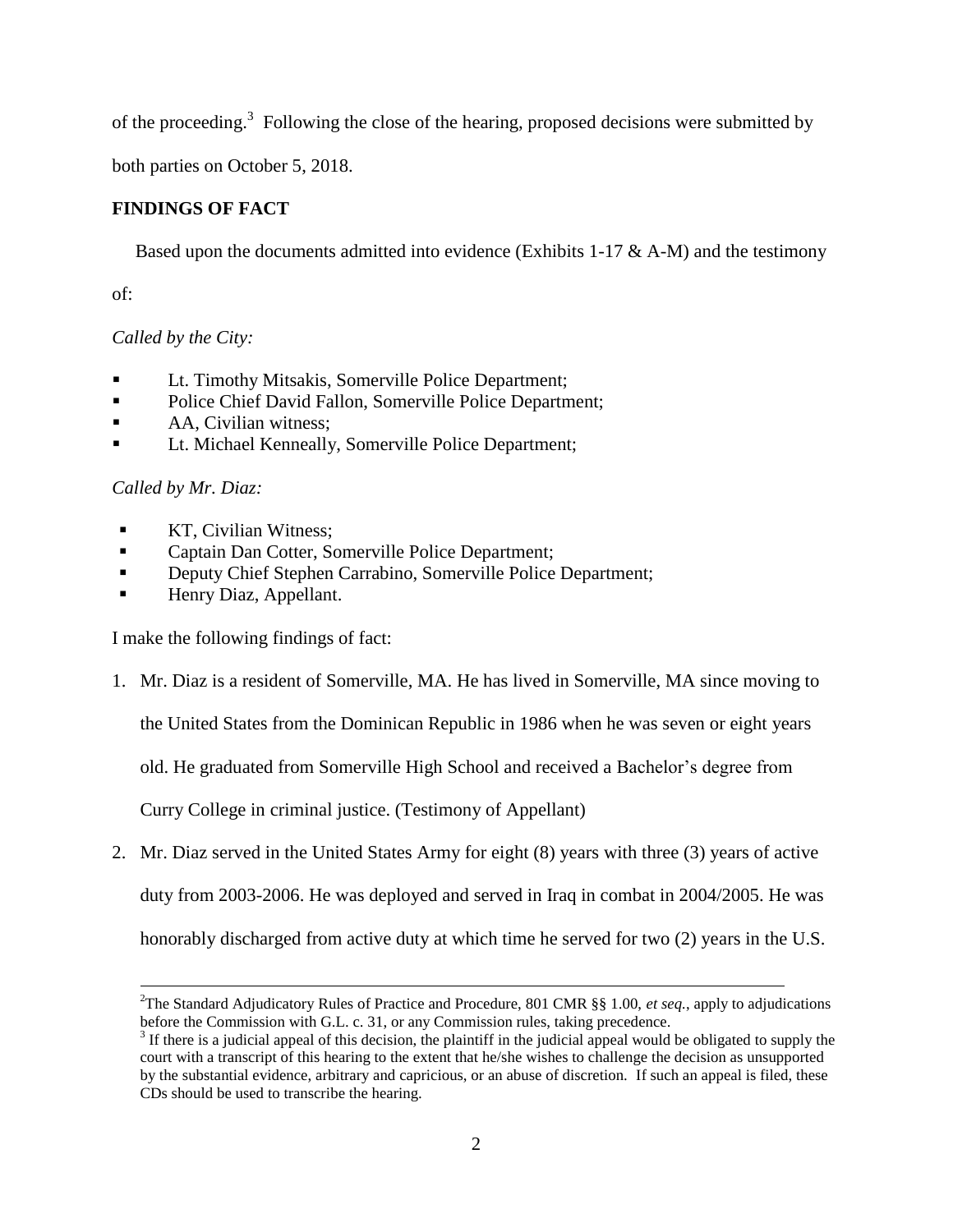Army Reserve in the intelligence unit out of Fort Devens. Mr. Diaz was honorably discharged from the U.S. Army Reserve, and completed the remainder of the eight years in the "ready reserve list", a list from which you are selected first if there is a draft. (Testimony of Appellant)

- 3. In February 2008, Mr. Diaz was appointed as a police officer for the City of Somerville Police Department. Mr. Diaz has no prior discipline in his record. (Stipulated Facts)
- 4. Mayor Joseph A. Curtatone is the Appointing Authority for the City of Somerville. (Exhibit 2)

## *June 30, 2017 Incident*

- 5. Sometime between 1:41 A.M. and  $3:00$  A.M. $^{4}$  on June 30, 2017, Mr. Diaz, while off-duty from his position as a Somerville Police Officer, was driving down Chelsea Street in East Boston with his friend KT in the passenger seat of his vehicle. (Testimony of Appellant and KT)
- 6. Mr. Diaz and KT had just left a bar in Maverick Square. (Testimony of Appellant and KT)
- 7. While at the bar, Mr. Diaz had consumed three (3), sixteen (16) ounce beers from 11:45 P.M. to 2:00 A.M. (Testimony of Appellant)
- 8. Mr. Diaz was driving at a low rate of speed. (Exhibit 8)
- 9. Mr. Diaz and KT were searching for a place to eat and their attention was drawn to a restaurant on their left. (Testimony of KT)

 $4$  The parties do not agree on the exact time that this incident occurred. The City, apparently relying on a security video from a local restaurant, puts the beginning time at 1:41 A.M. while the Appellant puts the time at approximately 3:00 A.M. Based on the time that two (2) civilians filed a police report with the Boston Police Department regarding this incident, it appears that the security video time may have been off by one (1) hour, putting the correct start time of the incident at 2:41 A.M. Ultimately, however, the exact time is not relevant to whether Mr. Diaz engaged in misconduct or whether there was just cause for the City to terminate his employment.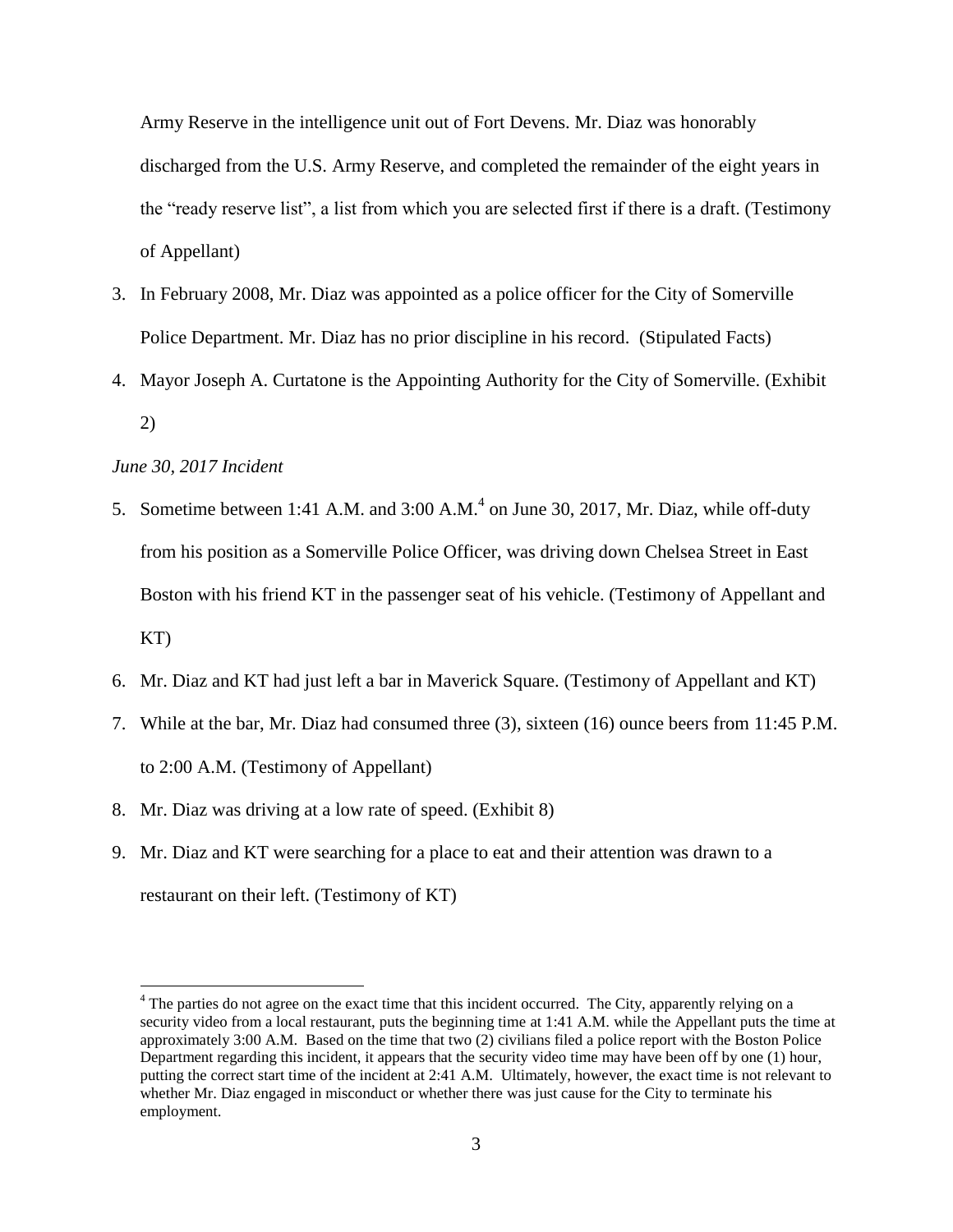- 10. At some point, KT, the passenger in Mr. Diaz's vehicle, saw a male civilian (DB), walk in front of Mr. Diaz's moving vehicle. KT told Mr. Diaz to "stop". (Testimony of KT)
- 11. Mr. Diaz's vehicle came to a sudden stop, avoiding any contact with the civilian who was crossing the street. (Exhibit 8)
- 12. DB approached the driver's side of Mr. Diaz's vehicle and they exchanged words back and forth. DB, speaking in Spanish, referred to Mr. Diaz as a "maricon", a derogatory term used to describe gay men. Mr. Diaz then referred to DB as a "maricon." (Testimony of Appellant)
- 13. DB began to walk away from Mr. Diaz's vehicle, but then turned and pointed back towards Mr. Diaz as the two men appear to exchange words. DB then walked back to the driver's side of Mr. Diaz's vehicle and continued speaking with Mr. Diaz. While this was occurring, AA, a male friend of DB, walked toward Mr. Diaz's vehicle and stood a step or two behind DB. (Exhibit 8)
- 14. While there is no audio to accompany the video submitted into evidence at the Commission hearing, the video plainly shows that AA, both at this juncture and throughout the entire incident in question here, is an agitator. He continuously jabs his finger in the air and darts back and forth across the street akin to someone in a boxing ring. (Exhibit 8)
- 15. DB and AA eventually walk backwards toward the sidewalk on the opposite side of the street and Mr. Diaz begins to drive away. (Exhibit 8)
- 16. AA can then be seen in the video jabbing his finger in the air and apparently yelling something toward Mr. Diaz. Mr. Diaz then stopped and got out of his vehicle. (Exhibit 8)
- 17. After Mr. Diaz got out of his vehicle, AA made a reference to a gun. (Testimony of  $KT$ )<sup>5</sup>

 $<sup>5</sup>$  There is divergent testimony on this point. AA states that there was never any reference to a gun, but, rather,</sup> to a "bat or something". Mr. Diaz testified that AA stated "get the gun" *before* he (Mr. Diaz) exited his vehicle. KT, the passenger, testified that AA made a reference to a gun *after* Mr. Diaz stepped out of his vehicle. Ultimately, after carefully listening to the testimony (twice) of the three (3) relevant witnesses and reviewing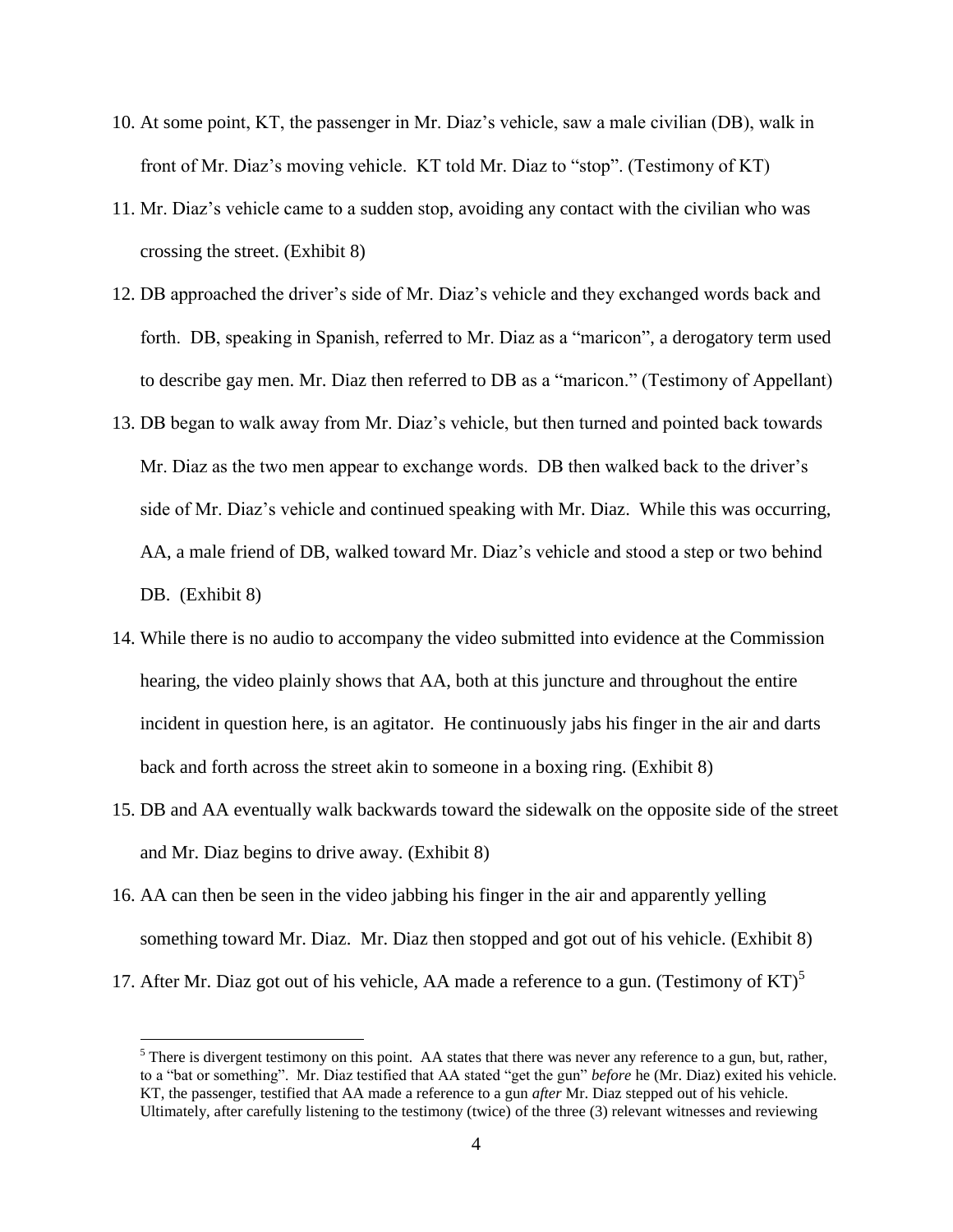- 18. DB then walked quickly across the street (behind Mr. Diaz's vehicle) and walked toward his own parked vehicle (parked nose-in) which was approximately 2 or 3 car lengths behind Mr. Diaz's vehicle, which was now stopped in the road. (Exhibit 8)
- 19. Mr. Diaz followed DB to his (DB's) car. Eventually, Mr. Diaz and DB are standing behind DB's car, where the car's trunk is slightly ajar. (Exhibit 8)
- 20. During this same time period, KT, the passenger in Mr. Diaz's vehicle, got out of the passenger side of Mr. Diaz's vehicle and walked over to where Mr. Diaz and DB were standing (behind DB's car). (Exhibit 8 and Testimony of KT)
- 21. AA, DB's friend, also walks over to the same location. (Exhibit 8)
- 22. While KT was walking over to where Mr. Diaz and DB were standing, KT yelled out that Mr. Diaz was a Somerville Police Officer. (Testimony of KT)
- 23. For just over one (1) minute, the four (4) men (Mr. Diaz, KT, DB and AA) are all located just behind or near DB's car. (Exhibit 8)
- 24. During this approximately one (1) minute period:
	- A. DB slightly opens and closes the trunk of his car. (Testimony of Appellant and Exhibit 8)
	- B. There is no gun visible in DB's car and Mr. Diaz concluded that DB did not actually have a gun in his car. (Testimony of Appellant)
	- C. AA is jabbing his finger in the air, apparently yelling something at Mr. Diaz. (Exhibit 8)
	- D. Mr. Diaz walked toward AA and exchanged words with him. (Exhibit 8)
	- E. KT got in between Mr. Diaz and AA. (Exhibit 8)

their prior statements on this matter, I credited the testimony of KT. It is the most plausible scenario and is consistent with what can be seen on the video.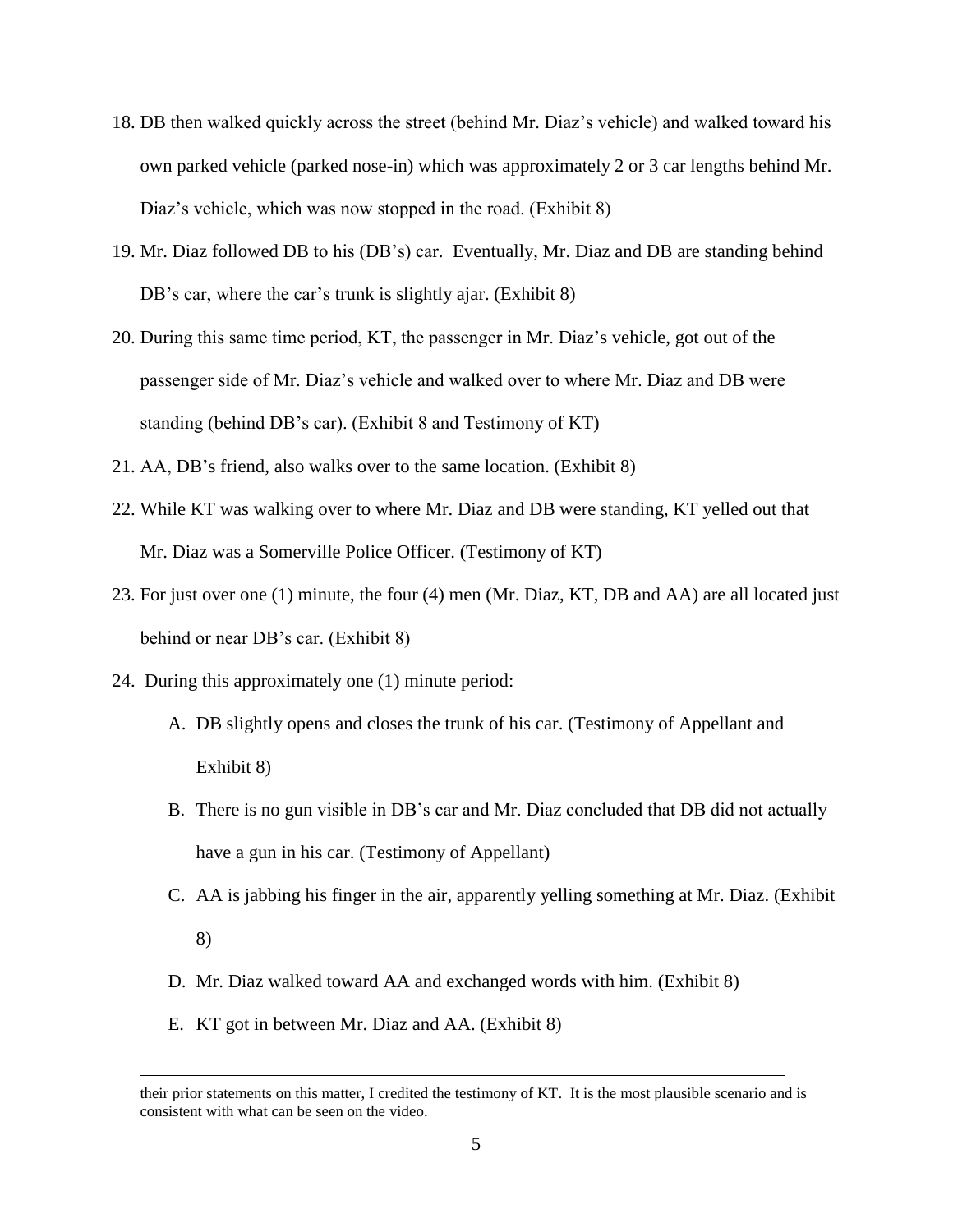- F. Mr. Diaz and DB "belly-bump" each other near the back of DB's car. (Testimony of Appellant and Exhibit 8)
- 25. When KT stated that Mr. Diaz was a Somerville Police Officer, AA said words to the effect: "Go back to Somerville you corrupt cop; this is little Colombia; we run this place" to which Mr. Diaz replied with words to the effect: "No, this is America, if you want to be pulling shit like this, go back to Colombia." (Testimony of Appellant)
- 26. After approximately one (1) minute, the four men disburse. KT leads Mr. Diaz back to his vehicle; DB walks back across the street; and AA walks back and forth across the street, eventually standing several feet behind Mr. Diaz's vehicle. While they are disbursing, Mr. Diaz and DB can be seen jabbing their fingers in the air, apparently yelling at each other. At one point, DB appears to raise his middle finger at Mr. Diaz, who is now standing next to the driver's side of his car. (Exhibit 8)
- 27. Eventually, Mr. Diaz is standing next to the opened driver's side door of his vehicle and DB is across the street, leaning against a truck that is parallel-parked on the side of the street. The two men are facing each other and Mr. Diaz can be seen jabbing his finger toward DB. (Exhibit 8)
- 28. At the 1:45:35 mark in the video, Mr. Diaz takes six (6) or seven (7) quick steps across the street, stands in front of DB and punches DB in the head and side, causing DB to fall backwards onto the ground, at which time Mr. Diaz leans down and punches DB in the head three (3) additional times. (Exhibit 8)
- 29. The video does not show DB raising his arms or hands before Mr. Diaz initially struck him. (Exhibit 8)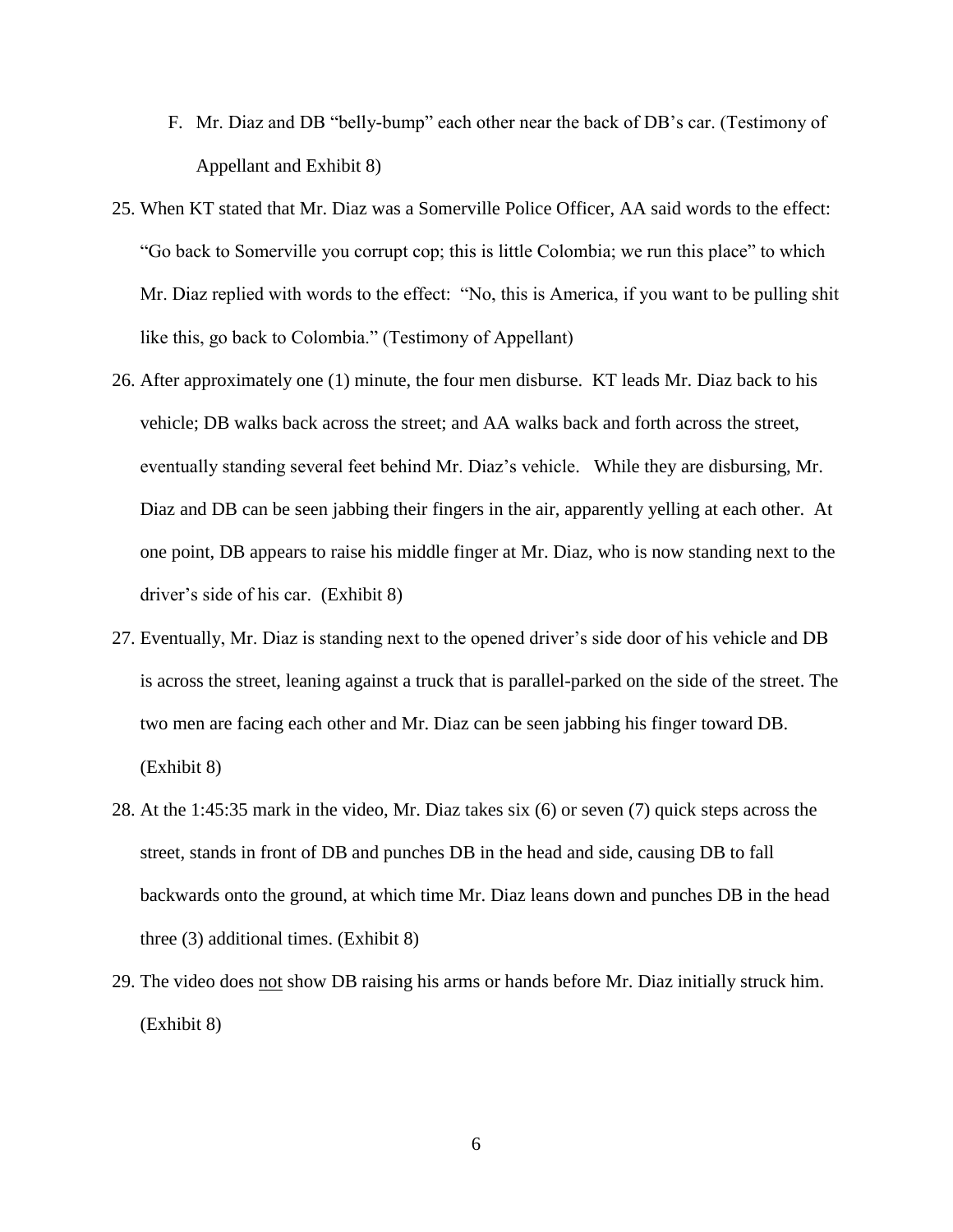- 30. The video shows that, while on the ground, DB was in a defensive posture, trying to avoid incoming punches from Mr. Diaz. (Exhibit 8)
- 31. Mr. Diaz then walks toward AA who begins jumping and skipping around the street, trying to avoid Mr. Diaz. (Exhibit 8)
- 32. Mr. Diaz eventually starts walking back to the driver's side of his truck. DB has gotten up off the ground at this point and can be seen stumbling toward Mr. Diaz. Mr. Diaz appears to get in his truck and, although it cannot be seen on video, it appears that DB walks in front of Mr. Diaz's truck. (Exhibit 8)
- 33. Mr. Diaz drove his truck away with KT in the passenger side. (Exhibit  $8$ )<sup>6</sup>
- 34. At or around 3:19 A.M., DB and AA went to the District 7 Boston police station to report what had happened. (Exhibit 4 and Testimony of AA)
- 35. The Boston police officer who completed the incident report wrote in part that he " … could observe a large bump on [DB]'s forehead which he [DB] states was caused by the punch from the suspect. He also had a scratch on the back of his neck as well as a scrape on his left forearm caused by the fall after he was hit." (Exhibits  $4 \& B$ )
- 36. On July 7, 2017, the Boston Police filed a criminal complaint against Mr. Diaz for assault and battery. (Exhibit 4)
- 37. On July 11, 2017, Mr. Diaz was placed on paid administrative leave. (Testimony of Carabino)

<sup>&</sup>lt;sup>6</sup> I do not credit the testimony of the Appellant and KT that DB came around to driver's side of Mr. Diaz's truck and punched Mr. Diaz before or while Mr. Diaz was driving away. This alleged incident, which would have been out of sight of the video, simply didn't ring true to me. Even, however, if true, it could not justify the four (4) punches thrown by Mr. Diaz, as that interaction occurred well before this alleged altercation at the driver's side window.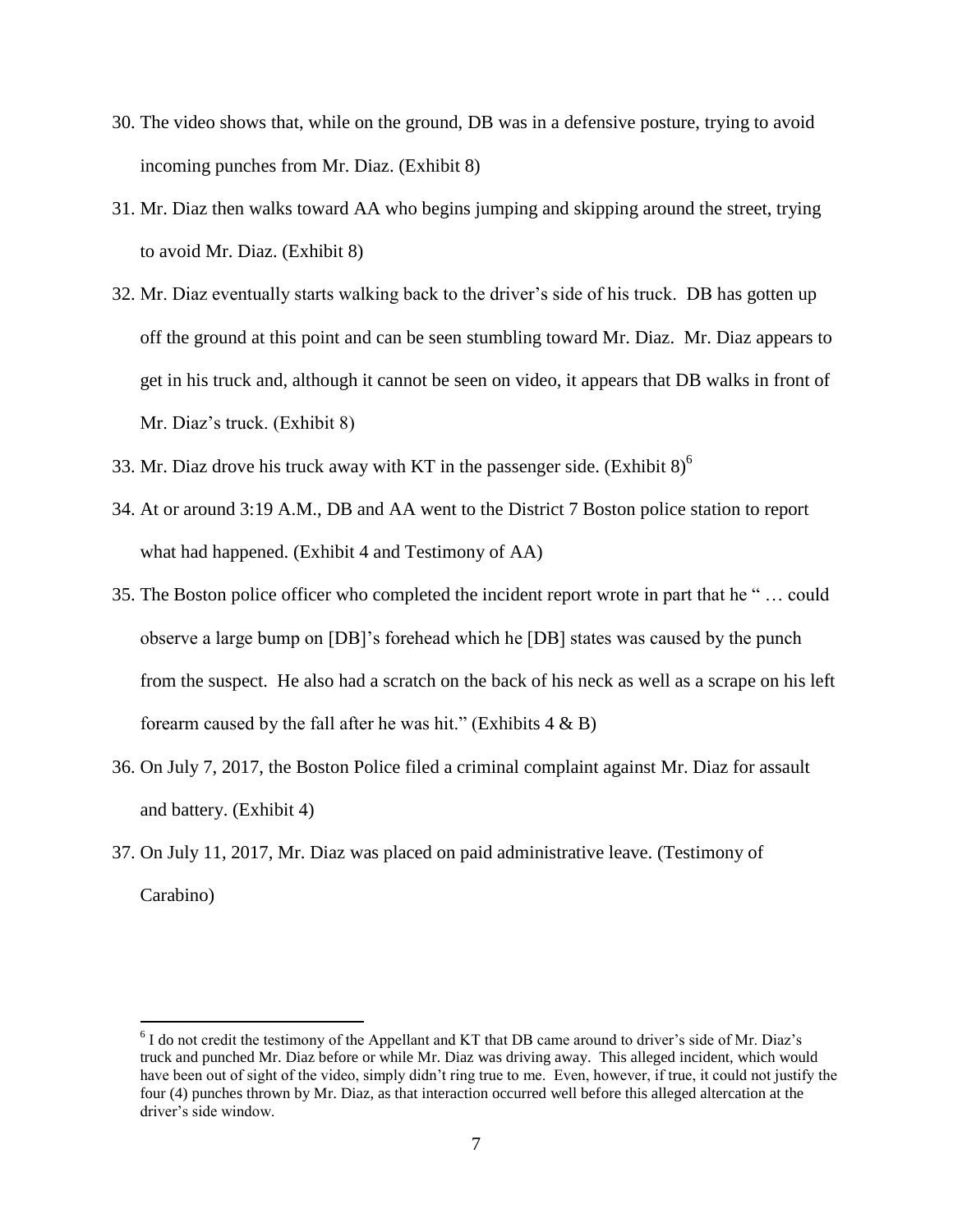- 38. On July 28, 2017, a Clerk Magistrate hearing was held. Neither DB or AA appeared. The Magistrate denied the complaint without prejudice and told the Boston Police to reapply if they were able to convince DB or AA to attend a hearing. (Exhibit H)
- 39. Lt. Mitsakis of the Somerville Police Department completed an internal investigation of the June  $30<sup>th</sup>$  incident. (Testimony of Mitsakis and Exhibit 3)
- 40. The investigation included a review of the Boston Police documents, video of the incident and interviews with DB, AA, KT and Mr. Diaz. (Testimony of Mitsakis and Exhibit 3)
- 41. During the interview with Mr. Diaz, Mr. Diaz stated that, at the time he struck DB, he was in fear for his life, DB was going after him and he struck DB out of fear because he thought DB was going to hit him. (Exhibit 9 and Testimony of Mitsakis)
- 42. Specifically, Mr. Diaz stated during his interview with Lt. Mitsakis that:

"Male 1 after he belly butts me, he kind of, you know, runs off, keeps on taunting me, you know. I walk towards him, we're arguing back and forth and talking to each other, you know. He's taunting me, taunting me, getting close to me. I remember putting my arms up to get him away from me. He comes back at me, you know. At this point I felt I was in imminent danger and I struck him because I felt that he was going to strike me. I put my hands up, he kept coming at me. He did that maybe about once or so. When I noticed that wasn't enough, I struck. I struck him. He went to the ground. I struck him a couple more times. KT came over, grabbed me and as I'm walking away, the second male starts instigating things, starts walking behind me." (Exhibit 9)

- 43. After providing Mr. Diaz with notice, a local appointing authority hearing was held on November 2, 2017 by a hearing officer designated by the City's Mayor. Mr. Diaz did not testify. (Stipulated Facts)
- 44. Prior to the local hearing, Mr. Diaz's union representative contacted him and asked Mr. Diaz

if he would be interested in discussing a settlement agreement with the Town in which Mr.

Diaz would accept some form of punishment short of termination. Mr. Diaz said he wasn't

interested because "he didn't do anything wrong." (Testimony of Appellant)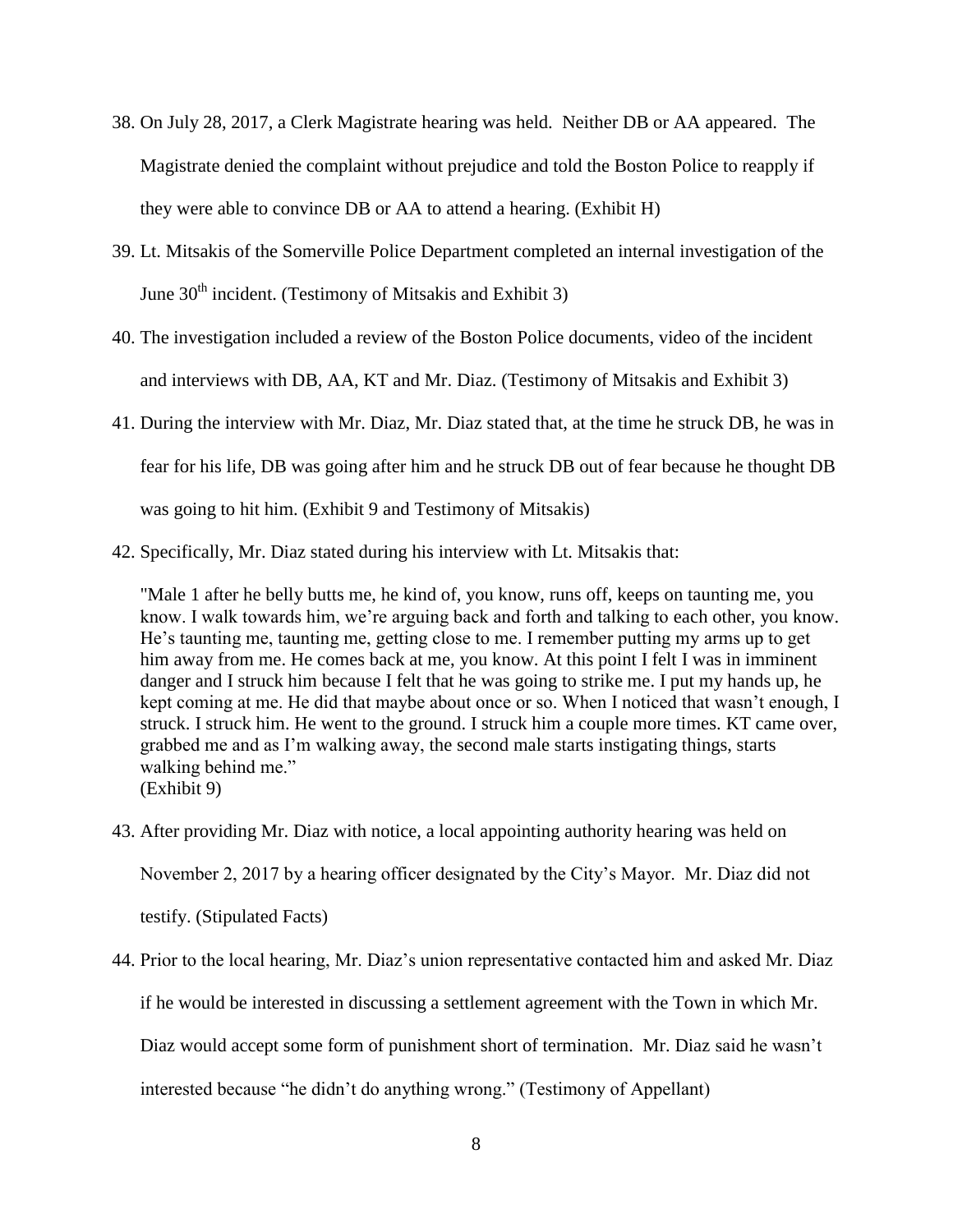45. Via letter dated December 13, 2017, the Mayor adopted the findings of the hearing officer

and terminated Mr. Diaz from his position as a police officer. (Exhibit 2)

- 46. The Hearing Officer found that:
	- " … Officer Diaz engaged in conduct unbecoming an officer when he punched [DB] four times, without warning or provocation, on June 30, 2017. The video recorded indisputable evidence of that happened during the incident. Nothing in the video supports Officer Diaz's claim that he felt in imminent danger before he assaulted [DB]. Rather the video shows Officer Diaz to be the aggressor striding forcefully across the street towards [DB] with a clear purpose to attack [DB].
	- Officer Diaz's "cop instincts" required that Officer Diaz avoid unnecessary conflict, maintain courageous calm in the face of danger and preserve public peace. Officer Diaz could have avoided any escalation of the altercation with [DB] at any time by simply driving away. Instead, Officer Diaz continued to increase the level of conflict by aggressively approaching, in a threatening manner, both [DB] and [AA].. Officer Diaz's remedy was to call 911, not continue to engage and escalate the animosity.
	- Officer Diaz's behavior throughout the incident, especially since [KT] made [DB], [AA] and nearby bystanders aware that Diaz was a Somerville Police Officer, constituted immoral, improper, disorderly, and intemperate personal conduct which brought discredit upon Officer Diaz himself, upon fellow officers, and upon the Somerville Police Department.
	- Officer Diaz further engaged in conduct unbecoming an officer when he made a derogatory comment to [DB] to the affect that "in this country we follow the laws" which was offensive to both [DB] and [AA]. Officer Diaz's behavior violated his duty to treat every individual with civility, courtesy, sensitivity, and respect.
	- I find that Officer Diaz was untruthful during his interview by Lt. Mitsakis. Officer Diaz attempted to justify his unbecoming behavior by claiming that he was acting in self-defense or was reacting to the immediate threat of a gun. The video tape provided positive proof that Officer Diaz was the aggressor when he punched [DB]. Officer Diaz was not acting in self-defense to protect himself against an immediate threat but was clearly on the attack. Officer Diaz contradicted himself during his interview by Lt. Mitsakis when Officer Diaz admitted that he did not believe that [DB] or [AA] actually had a gun.
	- Although Officer Diaz has no prior discipline in his record, the brutality of Officer Diaz's attack upon [DB] at a time when Officer Diaz was not in danger and should have removed himself from conflict, along with the totality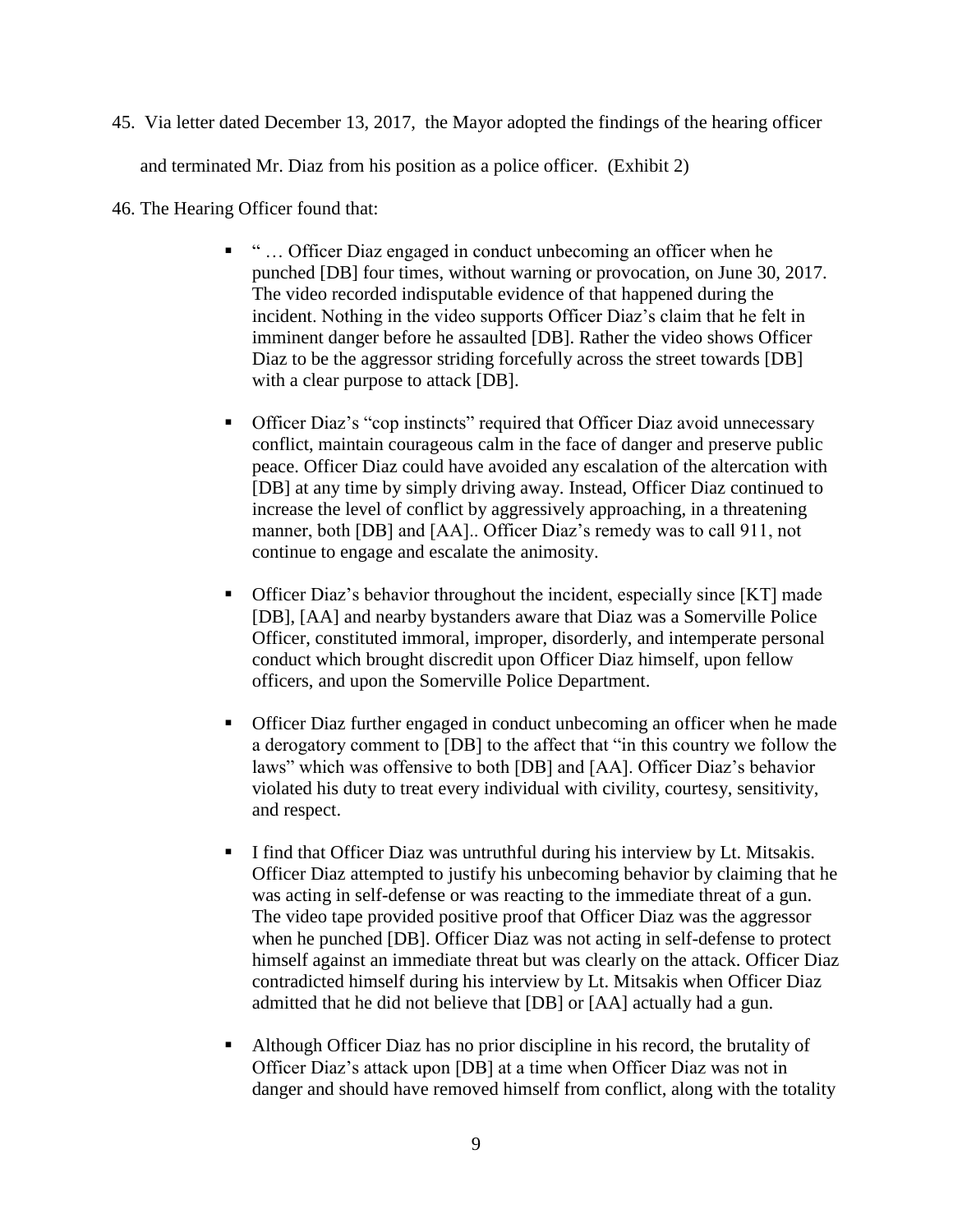of Officer Diaz's conduct during the incident, coupled with Officer Diaz's untruthfulness in answering Lt. Mitsakis' questions, justify termination of Officer Diaz's employment." (Exhibit 2)

47. The local hearing officer also completed a review of all disciplinary matters which Mr. Diaz

argued showed that he was being subject to disparate treatment and conclude that the matters

were not similar. (Exhibit 2)

*Applicable Civil Service Law*

G.L. c. 31, § 43 provides:

"If the commission by a preponderance of the evidence determines that there was just cause for an action taken against such person it shall affirm the action of the appointing authority, otherwise it shall reverse such action and the person concerned shall be returned to his position without loss of compensation or other rights; provided, however, if the employee by a preponderance of evidence, establishes that said action was based upon harmful error in the application of the appointing authority's procedure, an error of law, or upon any factor or conduct on the part of the employee not reasonably related to the fitness of the employee to perform in his position, said action shall not be sustained, and the person shall be returned to his position without loss of compensation or other rights. The commission may also modify any penalty imposed by the appointing authority."

 An action is "justified" if it is "done upon adequate reasons sufficiently supported by credible evidence, when weighed by an unprejudiced mind; guided by common sense and by correct rules of law;" Commissioners of Civil Service v. Municipal Ct. of Boston, 359 Mass. 211, 214 (1971); Cambridge v. Civil Service Comm'n, 43 Mass.App.Ct. 300, 304 (1997); Selectmen of Wakefield v. Judge of First Dist. Ct., 262 Mass. 477, 482 (1928). The Commission determines justification for discipline by inquiring, "whether the employee has been guilty of substantial misconduct which adversely affects the public interest by impairing the efficiency of public service;" School Comm. v. Civil Service Comm'n, 43 Mass.App.Ct. 486, 488 (1997); Murray v. Second Dist. Ct., 389 Mass. 508, 514 (1983).

The Appointing Authority's burden of proof by a preponderance of the evidence is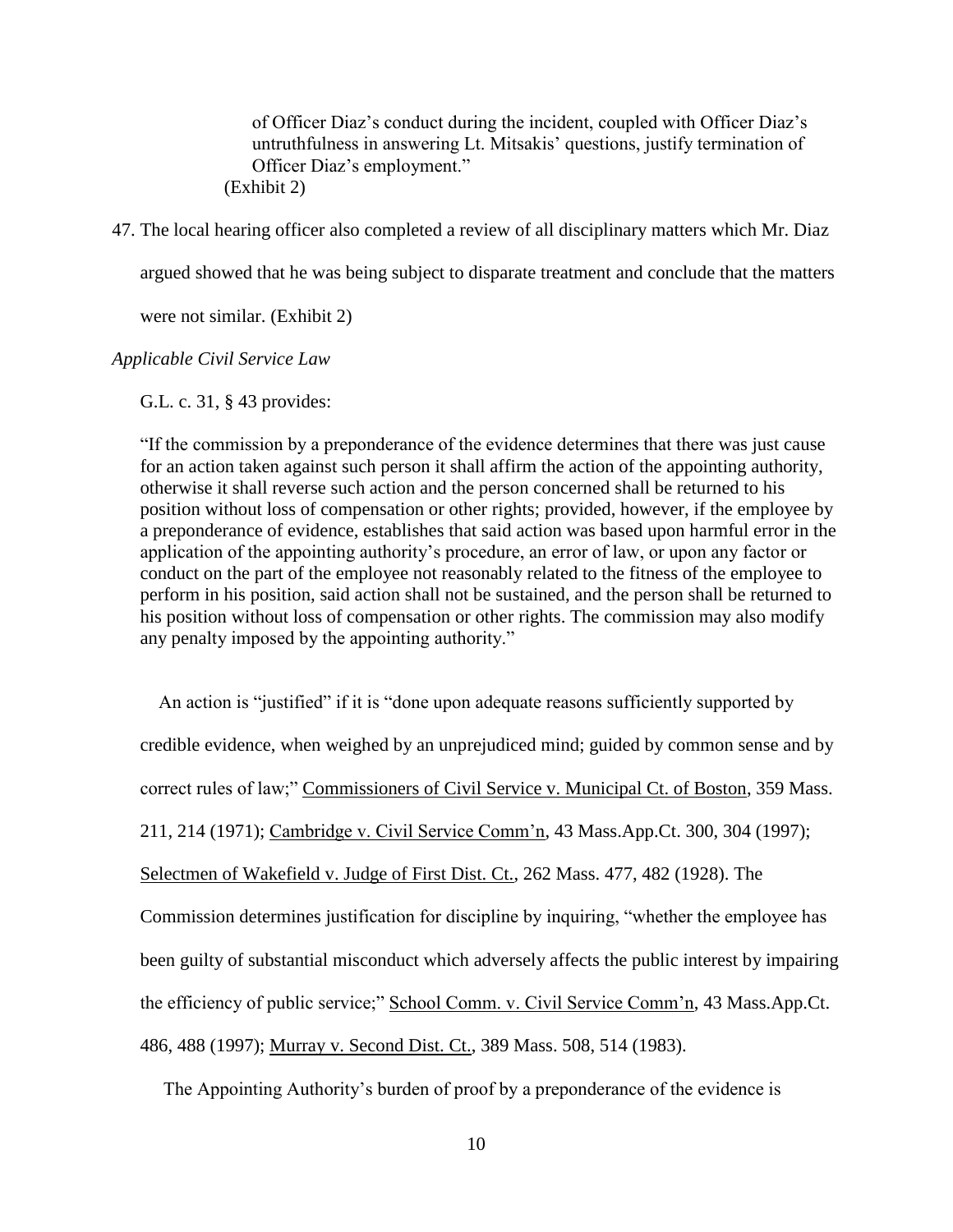satisfied "if it is made to appear more likely or probable in the sense that actual belief in its truth, derived from the evidence, exists in the mind or minds of the tribunal notwithstanding any doubts that may still linger there;" Tucker v. Pearlstein, 334 Mass. 33, 35-36 (1956).

 Under section 43, the Commission is required "to conduct a de novo hearing for the purpose of finding the facts anew;" Falmouth v. Civil Service Comm'n, 447 Mass. 814, 823 (2006) and cases cited. However, "[t]he commission's task.. .is not to be accomplished on a wholly blank slate. After making its de novo findings of fact, the commission does not act without regard to the previous decision of the [appointing authority], but rather decides whether 'there was reasonable justification for the action taken by the appointing authority in the circumstances found by the commission to have existed when the appointing authority made its decision'," which may include an adverse inference against a complainant who fails to testify at the hearing before the appointing authority; Id., quoting internally from Watertown v. Arria, 16 Mass.App.Ct. 331, 334 (1983) and cases cited.

#### *Analysis*

 By a preponderance of the evidence, the City has shown that Mr. Diaz engaged in substantial misconduct which adversely affects the public interest. Based upon review of the clear surveillance video of the incident in question, and evidence presented during the course of the hearing, Mr. Diaz did not act in self-defense when striking DB repeatedly on June 30, 2017. Rather, the evidence shows Mr. Diaz was the aggressor during this incident.

 There is case law pointing out that police officers voluntarily undertake to adhere to a higher standard of conduct than that imposed on ordinary citizens. Citing four previous decisions of this court, as "but a sample" of the law on the obligations of police officers, the Appeals Court has said: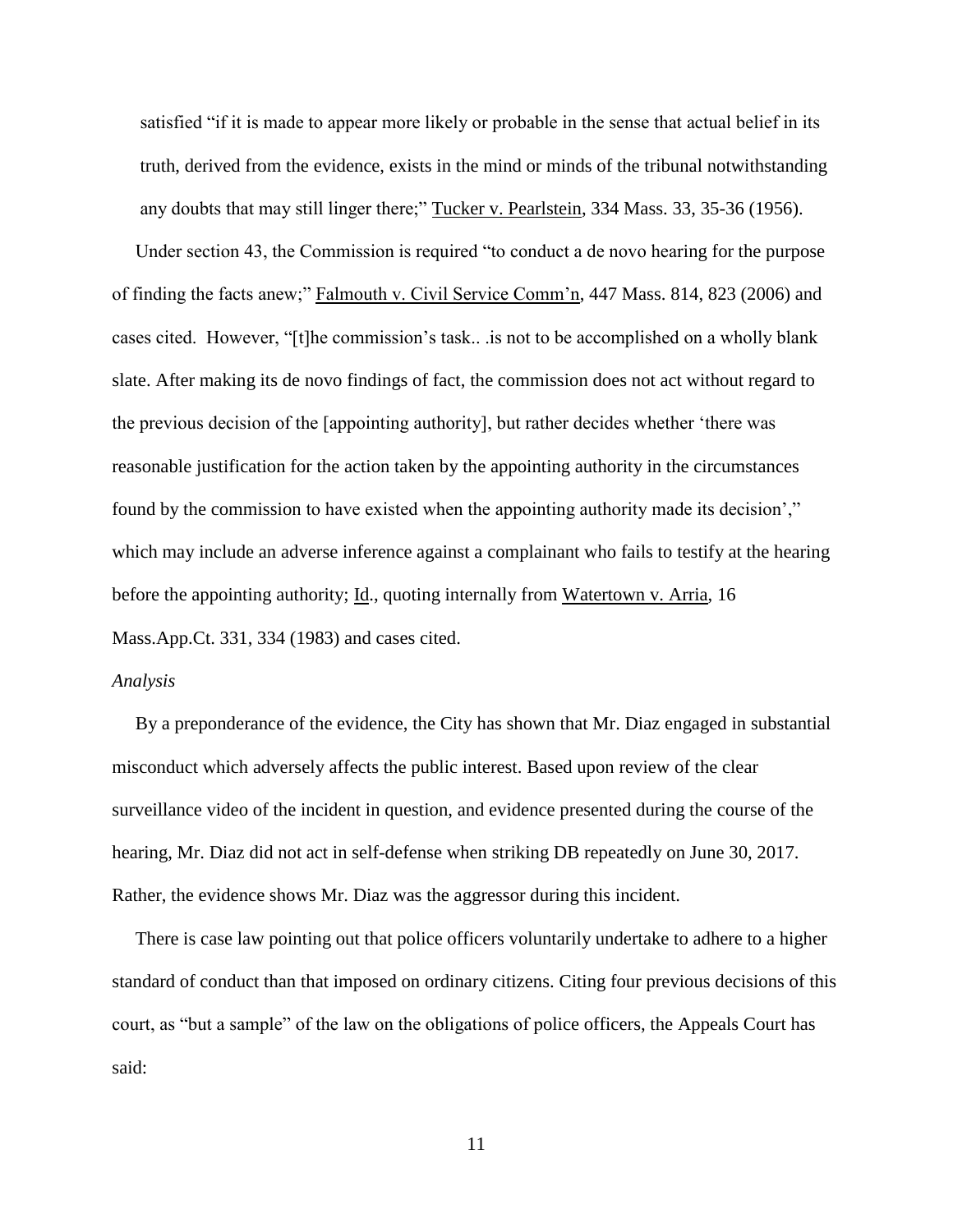"These cases teach a simple lesson. Police officers must comport themselves in accordance with the laws that they are sworn to enforce *and* behave in a manner that brings honor and respect for rather than public distrust of law \*794 enforcement personnel. They are required to do more than refrain from indictable conduct. Police officers are not drafted into public service; rather, they compete for their positions. In accepting employment by the public, they implicitly agree that they will not engage in conduct which calls into question their ability and fitness to perform their official responsibilities."

Police Comm'r of Boston v. Civil Serv. Comm'n*,* 22 Mass.App.Ct. 364, 371 (1986). Consistent with these observations, the Appeals Court has upheld the discharge of police officers who behaved inappropriately while off duty. See Police Comm'r of Boston v. Civil Serv. Comm'n*,* 39 Mass.App.Ct. 594, 601 (1996) (officer lost his firearm while intoxicated and verbally abused other officers); McIsaac v. Civil Serv. Comm'n*,* 38 Mass.App.Ct. 473, 475, 476 (1995) (officer negligently handled firearm while intoxicated and verbally abused other officers). See also Commissioners of Civil Serv. v. Municipal Court of the Brighton Dist*.,* 369 Mass. 166, 170–171, 338 (1975), cert. denied sub nom. Patuto v. Commissioners of Civil Serv*.,* 429 U.S. 845, 97 S.Ct. 125, 50 L.Ed.2d 116 (1976) (upholding discharge of off-duty police officer who accompanied others while they uttered forged money orders).

 The video does not support Mr. Diaz's claim that he felt imminent danger before he struck DB. Rather, the video shows Mr. Diaz to be the aggressor by striding forcefully across the street towards DB with a clear purpose to strike DB. At that point, DB had withdrawn from the conflict.

 More generally, Mr. Diaz failed repeatedly to de-escalate what began as a rather minor and routine incident. Mr. Diaz stopped his truck and exited the vehicle to continue to engage in an altercation with a civilian beginning when he jaywalked. While DB and Mr. Diaz appeared to have a verbal exchange of words, this does not justify the escalation that occurred, including Mr.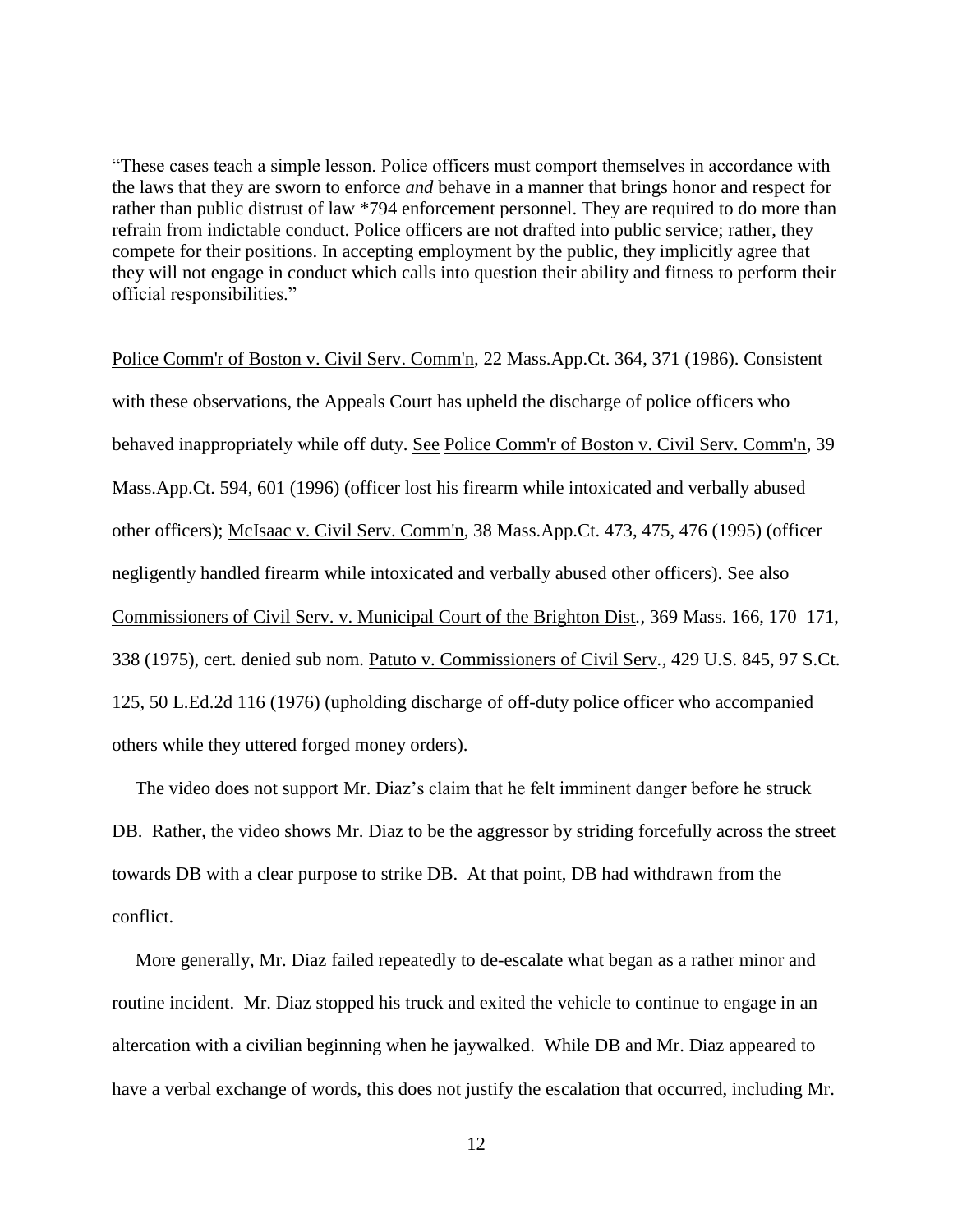Diaz exiting his vehicle. As referenced in the findings, Mr. Diaz exited his vehicle before there was any reference to a gun. Instead of getting out of his vehicle, he had the opportunity to leave the scene and avoid the continued interaction. He admits he was angry during the incident and could not explain why he did not stay in his car and drive away other than it being a bad mistake.

 The City has also shown that Mr. Diaz was untruthful. During his recorded interview as part of the internal affairs investigation, he initially told the interviewer that he hit [DB] in selfdefense as he felt in imminent danger. He described in detail how he felt he was about to be struck and had no choice but to hit [DB]. During his testimony before the Commission, Mr. Diaz acknowledged that the video does not support his prior statements to investigators. Specifically, he acknowledged during his testimony before the Commission that any alleged raising of the hands by DB would have occurred after Mr. Diaz had repeatedly struck DB. Mr. Diaz's argument that simply remembering things differently does not constitute untruthfulness is not persuasive for two reasons. First, he chose not to testify at the local hearing and offer that explanation at the time the City was deciding whether there was just cause to terminate him as a police officer. Second, his explanation is not plausible. This is not a case of simply failing to remember a minor detail (i.e. – what words were exchanged, how many times he struck DB, etc.). Rather, he stated to investigators that he was in fear of DB and that he continued to strike DB until he was no longer in fear. Mr. Diaz's own testimony, the video evidence and common sense show that this *core argument* by Mr. Diaz (rather than a minor detail) was simply not true. It cannot be attributed to an innocent lapse of memory.

 The City did not show, by a preponderance of the evidence, that Mr. Diaz made a derogatory comment to [DB] to the affect that "in this country we follow the laws" which was offensive to both [DB] and [AA] and, according to the City, constituted misconduct.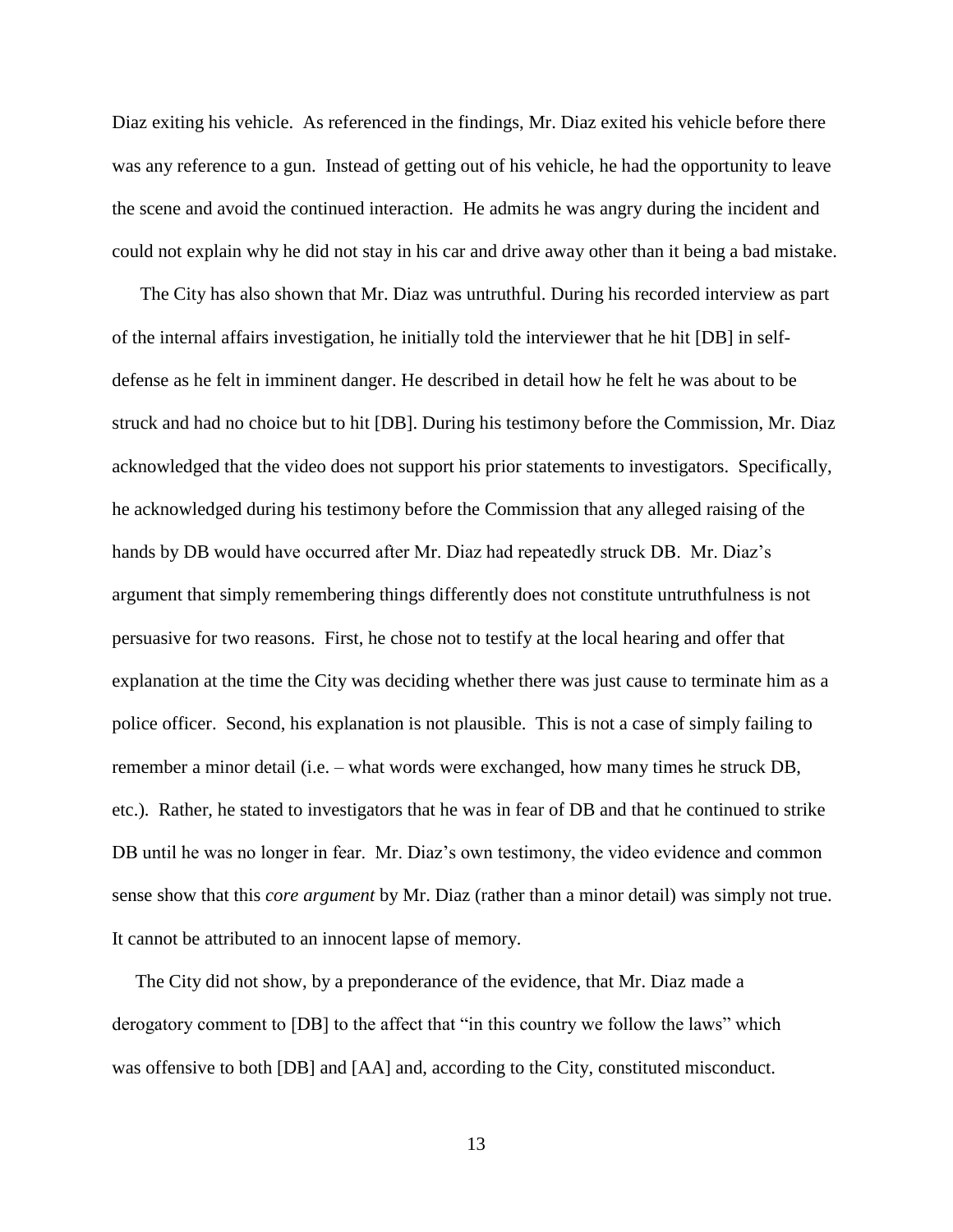Rather, I credit the testimony of Mr. Diaz that AA referred to him as a corrupt cop and made

references to him [AA] controlling what he called "little Colombia". In that context, I don't

consider Mr. Diaz's response to constitute misconduct. As part of this de novo hearing,

however, I do find Mr. Diaz's use of a derogatory term regarding gay men as conduct

unbecoming a police officer.

Having determined that Mr. Diaz did engage in the alleged misconduct, I must determine

whether the level of discipline (termination) was warranted.

As stated by the SJC in Falmouth v. Civ. Serv. Comm'n, 447 Mass. 814, 823-825 (2006):

 "After making its de novo findings of fact, the commission must pass judgment on the penalty imposed by the appointing authority, a role to which the statute speaks directly. G.L. c. [31], s. § 43 ('The commission may also modify any penalty imposed by the appointing authority.') Here the commission does not act without regard to the previous decision of the [appointing authority], but rather decides whether 'there was reasonable justification for the action taken by the appointing authority in the circumstances found by the commission to have existed when the appointing authority made its decision." Id. citing Watertown v. Arria,16 Mass.App.Ct. 331, 334 (1983).

"Such authority to review and amend the penalties of the many disparate appointing authorities subject to its jurisdiction inherently promotes the principle of uniformity and the 'equitable treatment of similarly situated individuals.' citing Police Comm'r of Boston v. Civ. Serv. Comm'n, 39 Mass.App.Ct. 594, 600 (1996). However, in promoting these principles, the commission cannot detach itself from the underlying purpose of the civil service system— 'to guard against political considerations, favoritism and bias in governmental employment decisions." Id. (citations omitted).

--

"Unless the commission's findings of fact differ significantly from those reported by the town or interpret the relevant law in a substantially different way, the absence of political considerations, favoritism or bias would warrant essentially the same penalty. The commission is not free to modify the penalty imposed by the town on the basis of essentially similar fact finding without an adequate explanation." Id. at 572. (citations omitted).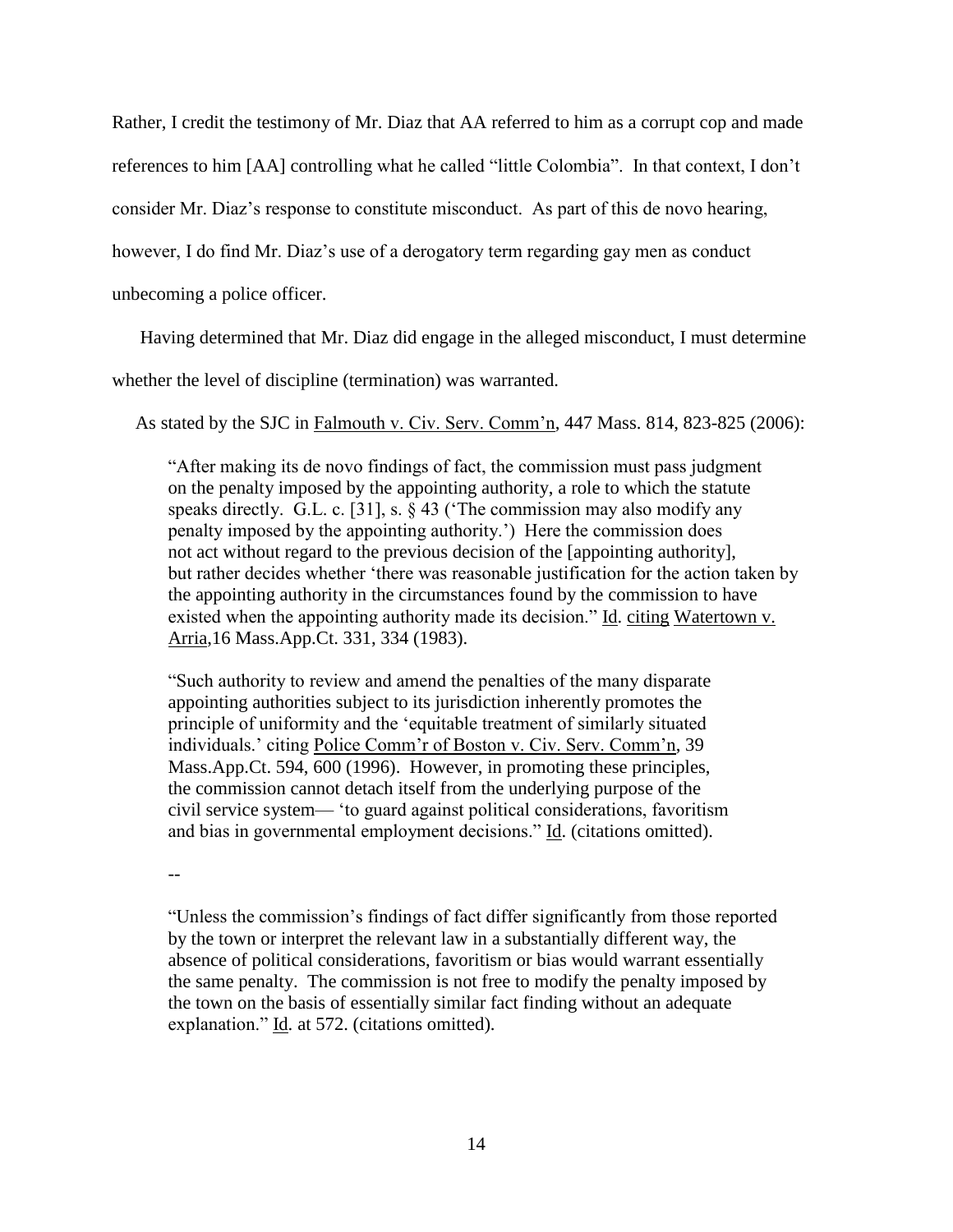My findings do not differ significantly from those reported by the City. Similar to the City, I have found that Mr. Diaz engaged in conduct unbecoming an officer and untruthfulness.

The Commission has recognized that a police officer must be truthful at all times and that failure to do so constitutes conduct unbecoming an officer, MacHenry v Wakefield, 7 MCSR 94 (1994). Lying in a disciplinary investigation alone is grounds for termination, LaChance v. Erickson, 118 S. Ct. 753 (1998), citing Bryson v. United States, 396 U.S. 64 (1969). The Commission has stated that "it is well settled that police officers voluntarily undertake to adhere to a higher standard of conduct than that imposed on ordinary citizens," Garrett v. Haverhill, 18 MCSR at 381, 385 (2005). Specifically, there "is a strong public policy against employing police officers who are untruthful," Royston v Billerica, 19 MCSR 124, 128 (2006). Therefore, "a police officer that has lost his credibility can no longer effectively perform the duties of the position," Pearson v. Whitman, 16 MCSR 46, 50 (2003). Consequently, the discharges of police officers based upon their dishonesty have often been upheld by the Commission. The following cases are illustrative:

 In Royston v. Billerica, the Commission upheld the discharge of a police officer who "knowingly lied to the Chief during a departmental investigation to cover up" his own misconduct.

In Garrett v. Haverhill, the Commission found that there was reasonable justification for the discharge of a police officer who repeatedly presented false testimony during the departmental investigation of the officer's misconduct.

In Meaney v. Wobum, 18 MCSR 129, 133-35 (2005), the discharge of a police officer was upheld based, in part, on the officer's consistent dishonesty and "selective memory" during the departmental investigation of that officer's misconduct.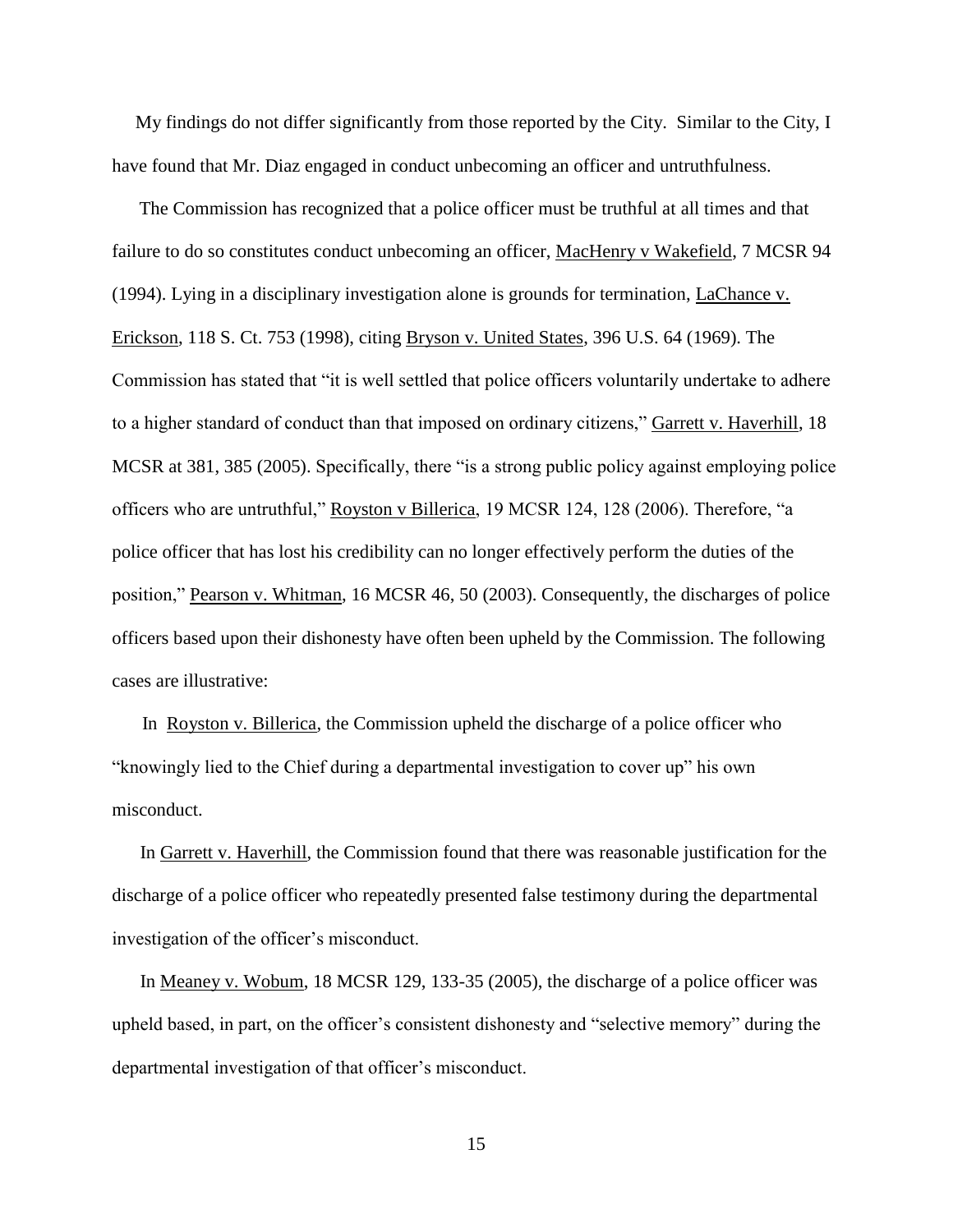In Pearson v. Whitman, the Appointing Authority's discharge of a police officer who had "a problem with telling the truth" was upheld.

In Eisenbeiser v. West Springfield, 7 MCSR 99, 104, the discharge of a police officer was upheld based on, inter alia, the officer's dishonesty as his misconduct was ongoing, intentional and showed no signs of improvement.

And, in Deshamias v. City of Westfield, 23 MCSR 418 (2009), a police officer's discharge was upheld based primarily on the officer's dishonesty about a relatively minor infraction that occurred on his shift.

 During his testimony, Mr. Diaz suggested that past negative interactions that he had with now Deputy-Chief Carrabino may have played a role in the City's decision to terminate him here. The evidence simply doesn't support his argument that some relatively minor negative interactions that occurred years ago played any role in the City's decision here.

 Mr. Diaz, citing several employees referenced in Exhibit 14, argues that they either received less discipline for similar offenses / rules violations or reached a settlement with the City that resulted in separation from employment to avoid termination. As stated in the findings, Mr. Diaz himself ruled out any type of settlement agreement when the issue was broached by his union representative. I carefully reviewed all of the documents in Exhibit 14 and the parties' arguments regarding whether the actions or inactions by the City showed that Mr. Diaz was subject to disparate treatment. In each case, I have found that the City has distinguished those matters from the instant appeal, either because the misconduct was not as serious, the employees are no longer employed as police officers or the matters were subject to settlement agreements.

 Further, even if the City imposed less discipline in the past for similar offenses, which does not appear to be the case here, the Supreme Judicial Court's decision in City of Boston v. Boston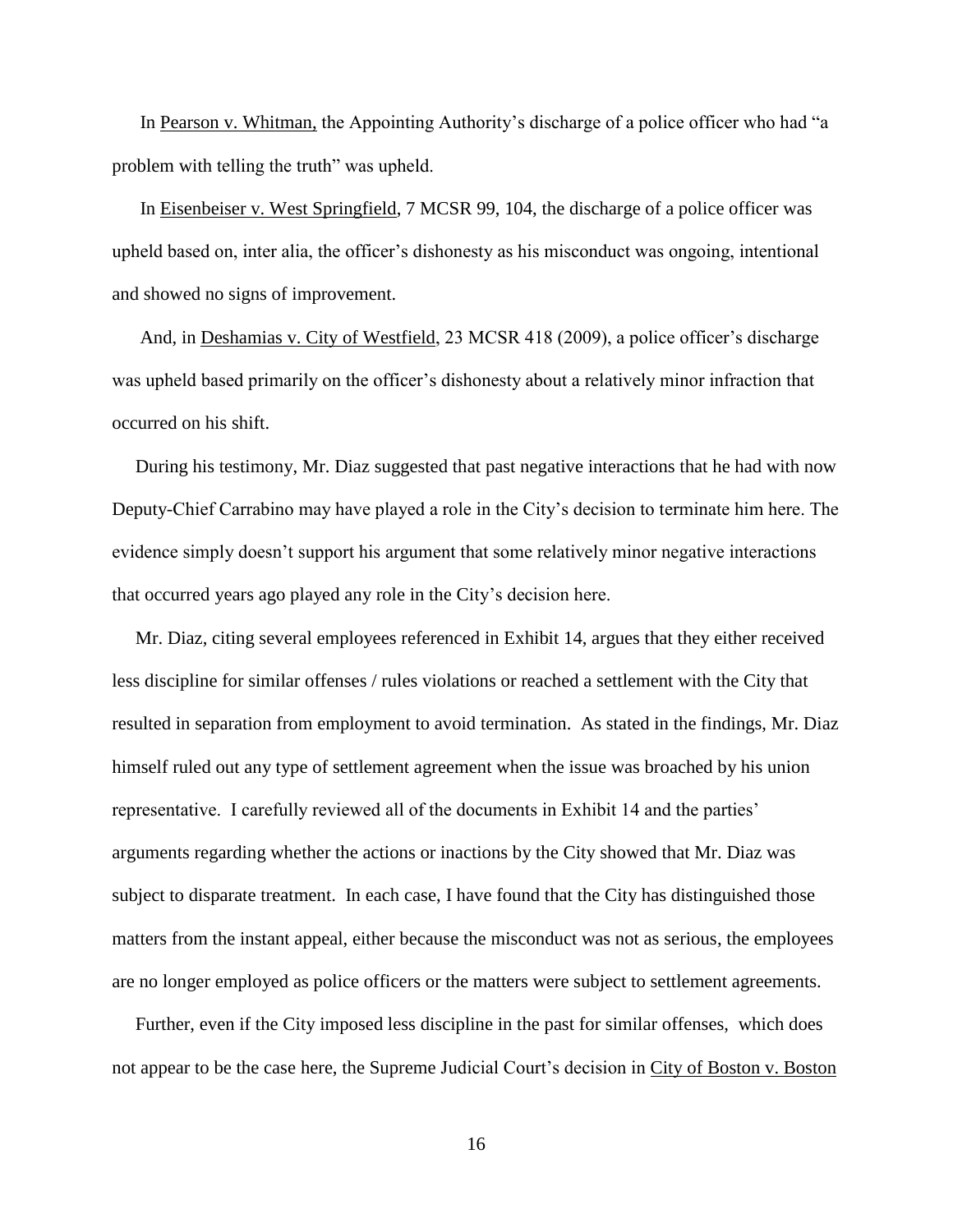Police Patrolmen's Association, 443 Mass. 813 (2005) would still tend to argue against Mr. Diaz's reinstatement. In that case, a Boston police officer had a number of disciplinary charges lodged against him including one or more for untruthfulness. He was terminated from his position by the Department and, subject to the collective bargaining agreement, he sought an arbitrator's review. The arbitrator found that some of the charges against the police officer (i.e. – excessive or improper force) could not be substantiated while others (knowing[ly] enter[ing] inaccurate, false and incomplete information in a department report and making false criminal allegations against a private citizen) were substantiated.

In regard to the issue of disparate treatment, the SJC described a portion of the arbitrator's

decision as follows:

 "The arbitrator determined that termination was too harsh a sanction for DiSciullo, in light of evidence offered by the association that, under the department's current and immediate past leadership, police officers found to have engaged in similar or more serious misconduct had received penalties short of termination. She reasoned that suspending DiScuillo without pay for one full year would sufficiently 'impart the message that officers must be held to the highest standards of integrity and professionalism.'"

City of Boston v. Boston Police Patrolmen's Association, ibid., at p. 817.

Ultimately, the SJC vacated the arbitrator's decision, concluding that it would be repugnant to

public policy requiring that police officers be truthful and obey the laws in the performance of

their official duties. As part of that decision, the SJC stated in relevant part:

 " … That other police officers may have received lesser sanctions for their serious misconduct avails nothing here. Each case must be judged on its own facts, and the factual record in those cases is not before us. In any event, there is no suggestion that the reasons for DiSciullo's termination were pretexts or motivated by improper considerations. Nor do we credit the association's argument that the prior dispositions worked an estoppel of the department's termination in this case. Leniency toward egregious police misconduct in the past (assuming such leniency occurred) cannot lead a police officer to commit reprehensible actions in the expectation that he will receive a light punishment."

City of Boston v. Boston Police Patrolmen's Association, ibid., at p. 822, footnote 9.